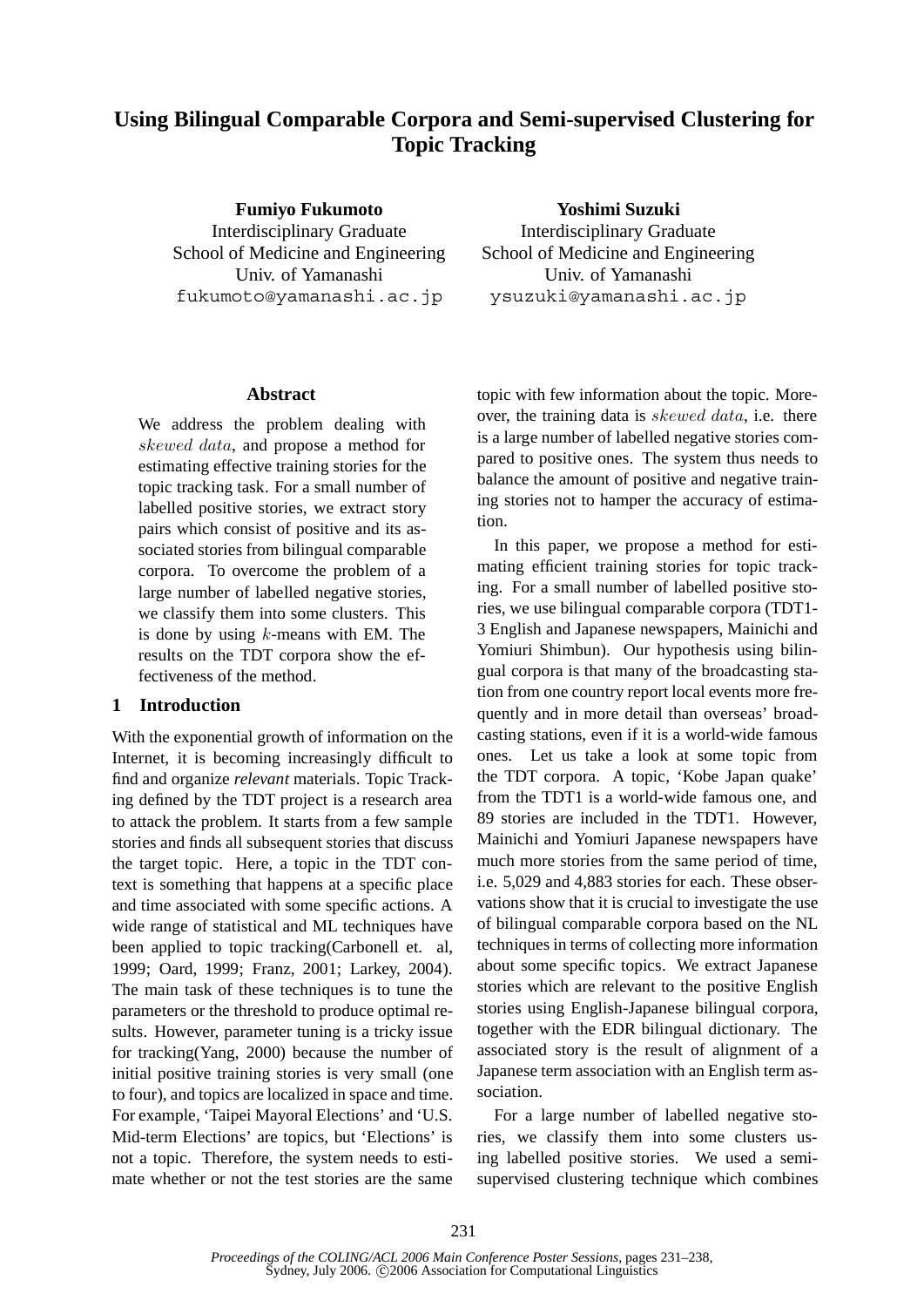labeled and unlabeled stories during clustering. Our goal for semi-supervised clustering is to classify negative stories into clusters where each cluster is meaningful in terms of class distribution provided by one cluster of positive training stories. We introduce k-means clustering that can be viewed as instances of the EM algorithm, and classify negative stories into clusters. In general, the number of clusters  $k$  for the  $k$ -means algorithm is not given beforehand. We thus use the Bayesian Information Criterion (BIC) as the splitting criterion, and select the proper number for k.

# **2 Related Work**

Most of the work which addresses the small number of positive training stories applies statistical techniques based on word distribution and ML techniques. Allan et. al explored on-line adaptive filtering approaches based on the threshold strategy to tackle the problem(Allan et. al, 1998). The basic idea behind their work is that stories closer together in the stream are more likely to discuss related topics than stories further apart. The method is based on unsupervised learning techniques except for its incremental nature. When a tracking query is first created from the  $N_t$  training stories, it is also given a threshold. During the tracking phase, if a story  $S$  scores over that threshold,  $S$ is regarded to be relevant and the query is regenerated as if  $S$  were among the  $N_t$  training stories. This method was tested using the TDT1 corpus and it was found that the adaptive approach is highly successful. But adding more than four training stories provided only little help, although in their approach, 12 training stories were added. The method proposed in this paper is similar to Allan's method, however our method for collecting relevant stories is based on story pairs which are extracted from bilingual comparable corpora.

The methods for finding bilingual story pairs are well studied in the cross-language IR task, or MT systems/bilingual lexicons(Dagan, 1997). Much of the previous work uses cosine similarity between story term vectors with some weighting techniques(Allan et. al, 1998) such as TF-IDF, or cross-language similarities of terms. However, most of them rely on only two stories in question to estimate whether or not they are about the same topic. We use multiple-links among stories to produce optimal results.

In the TDT tracking task, classifying negative

stories into *meaningful* groups is also an important issue to track topics, since a large number of labelled negative stories are available in the TDT context. Basu et. al. proposed a method using  $k$ -means clustering with the EM algorithm, where labeled data provides prior information about the conditional distribution of hidden category labels(Basu, 2002). They reported that the method outperformed the standard random seeding and COP-k-means(Wagstaff, 2001). Our method shares the basic idea with Basu et. al. An important difference with their method is that our method does not require the number of clusters  $k$ in advance, since it is determined during clustering. We use the BIC as the splitting criterion, and estimate the proper number for  $k$ . It is an important feature because in the tracking task, no knowledge of the number of topics in the negative training stories is available.

# **3 System Description**

The system consists of four procedures: extracting bilingual story pairs, extracting monolingual story pairs, clustering negative stories, and tracking.

# **3.1 Extracting Bilingual Story Pairs**

We extract story pairs which consist of positive English story and its associated Japanese stories using the TDT English and Mainichi and Yomiuri Japanese corpora. To address the optimal positive English and their associated Japanese stories, we combine the output of similarities(multiplelinks). The idea comes from speech recognition where two outputs are combined to yield a better result in average. Fig.1 illustrates multiple-links. The TDT English corpus consists of training and test stories. Training stories are further divided into positive(black box) and negative stories(doted box). Arrows in Fig.1 refer to an edge with similarity value between stories. In Fig.1, for example, whether the story  $J_2$  discusses the target topic, and is related to  $E_1$  or not is determined by not only the value of similarity between  $E_1$  and  $J_2$ , but also the similarities between  $J_2$  and  $J_4$ ,  $E_1$  and  $J_4$ .

Extracting story pairs is summarized as follows: Let initial *positive* training stories  $E_1, \dots, E_m$  be initial node, and each Japanese stories  $J_1, \dots, J_{m'}$ be node or terminal node in the graph G. We calculate cosine similarities between  $E_i(1 \leq i \leq m)$ and  $J_j (1 \le j \le m')^1$ . In a similar way, we calcu-

 $\frac{1}{m'}$  refers to the difference of dates between English and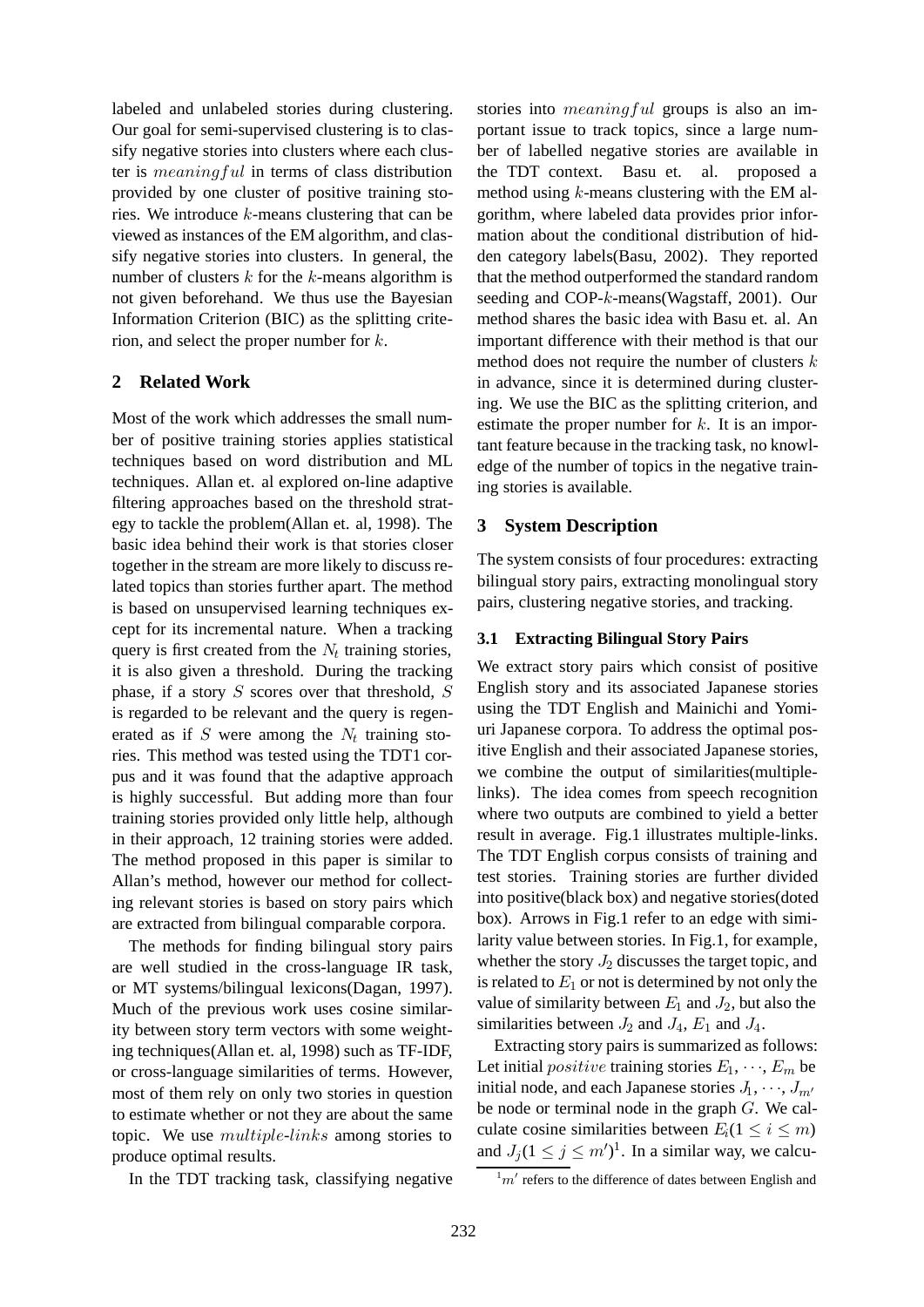

Figure 1: Multiple-links among stories

late similarities between  $J_k$  and  $J_l$  ( $1 \leq k, l \leq m'$ ). If the value of similarity between nodes is larger than a certain threshold, we connect them by an edge(bold arrow in Fig.1). Next, we delete an edge which is not a constituent of maximal connected sub-graph(doted arrow in Fig.1). After eliminating edges, we extract pairs of initial positive English story  $E_i$  and Japanese story  $J_i$  as a linked story pair, and add associated Japanese story  $J_i$ to the training stories. In Fig.1,  $E_1$ ,  $J_2$ , and  $J_4$ are extracted. The procedure for calculating cosine similarities between  $E_i$  and  $J_j$  consists of two sub-steps: extracting terms, and estimating bilingual term correspondences.

### **Extracting terms**

The first step to calculate similarity between  $E_i$  and  $J_j$  is to align a Japanese term with its associated English term using the bilingual dictionary, EDR. However, this naive method suffers from frequent failure due to incompleteness of the bilingual dictionary. Let us take a look at the Mainichi Japanese newspaper stories. The total number of terms(words) from Oct. 1, 1998 to Dec. 31, 1998, was 528,726. Of these, 370,013 terms are not included in the EDR bilingual dictionary. For example, ' (Endeavour)' which is a key term for the topic 'Shuttle Endeavour mission for space station' from the TDT3 corpus is not included in the EDR bilingual dictionary. New terms which fail to segment by during a morphological analysis are also a problem in calculating similarities between stories in monolingual data. For example, a proper noun '

'(Tokyo Metropolitan Univ.) is divided into three terms, ' $\cdot$ ' (Metropolitan), ' (Univ.)',

Table 1:  $t_E$  and  $t_J$  matrix

|      |                    | t Е             |                     |  |  |  |
|------|--------------------|-----------------|---------------------|--|--|--|
|      |                    | $t_E \in s_E^i$ | $t_E \not\in s_E^i$ |  |  |  |
| t .j | $t_J \in S_J^{'i}$ |                 |                     |  |  |  |
|      | t j                |                 |                     |  |  |  |

and ' $(Tokyo)'$ . To tackle these problems, we conducted term extraction from a large collection of English and Japanese corpora. There are several techniques for term extraction(Chen, 1996). We used n-gram model with Church-Gale smoothing, since Chen reported that it outperforms all existing methods on bigram models produced from large training data. The length of the extracted terms does not have a fixed range<sup>2</sup>. We thus applied the normalization strategy which is shown in Eq.(1) to each length of the terms to bring the probability value into the range [0,1]. We extracted terms whose probability value is greater than a certain threshold. Words from the TDT English(Japanese newspaper) corpora are identified if they match the extracted terms.

$$
sim_{new} = \frac{sim_{old} - sim_{min}}{sim_{max} - sim_{min}} \tag{1}
$$

#### **Bilingual term correspondences**

The second step to calculate similarity between  $E_i$  and  $J_j$  is to estimate bilingual term correspondences using  $\chi^2$  statistics. We estimated bilingual term correspondences with a large collection of English and Japanese data. More precisely, let E*<sup>i</sup>* be an English story  $(1 \leq i \leq n)$ , where *n* is the number of stories in the collection, and  $S^i_J$  denote the set of Japanese stories with cosine similarities higher than a certain threshold value  $\theta$ :  $S^i_J = \{J_j\}$  $| \cos(E_i, J_i) \geq \theta$ . Then, we concatenate constituent Japanese stories of  $S^i_J$  into one story  $S^i_J$ , and construct a pseudo-parallel corpus PPC*EJ* of English and Japanese stories:  $PPC_{EJ} = \{ \{ E_i,$  $S_j^i$  }  $| S_j^i \neq 0$  }. Suppose that there are two crite-<br>ria monolingual term to in English story and ty in ria, monolingual term  $t_E$  in English story and  $t_J$  in Japanese story. We can determine whether or not a particular term belongs to a particular story. Consequently, terms are divided into four classes, as shown in Table 1. Based on the contingency table of co-occurence frequencies of  $t_E$  and  $t_J$ , we estimate bilingual term correspondences according to the statistical measure  $\chi^2$ .

$$
\chi^2(t_E, t_J) = \frac{(ad - bc)^2}{(a+b)(a+c)(b+d)(c+d)}
$$
 (2)

We set at most five noun words.

Japanese story pairs.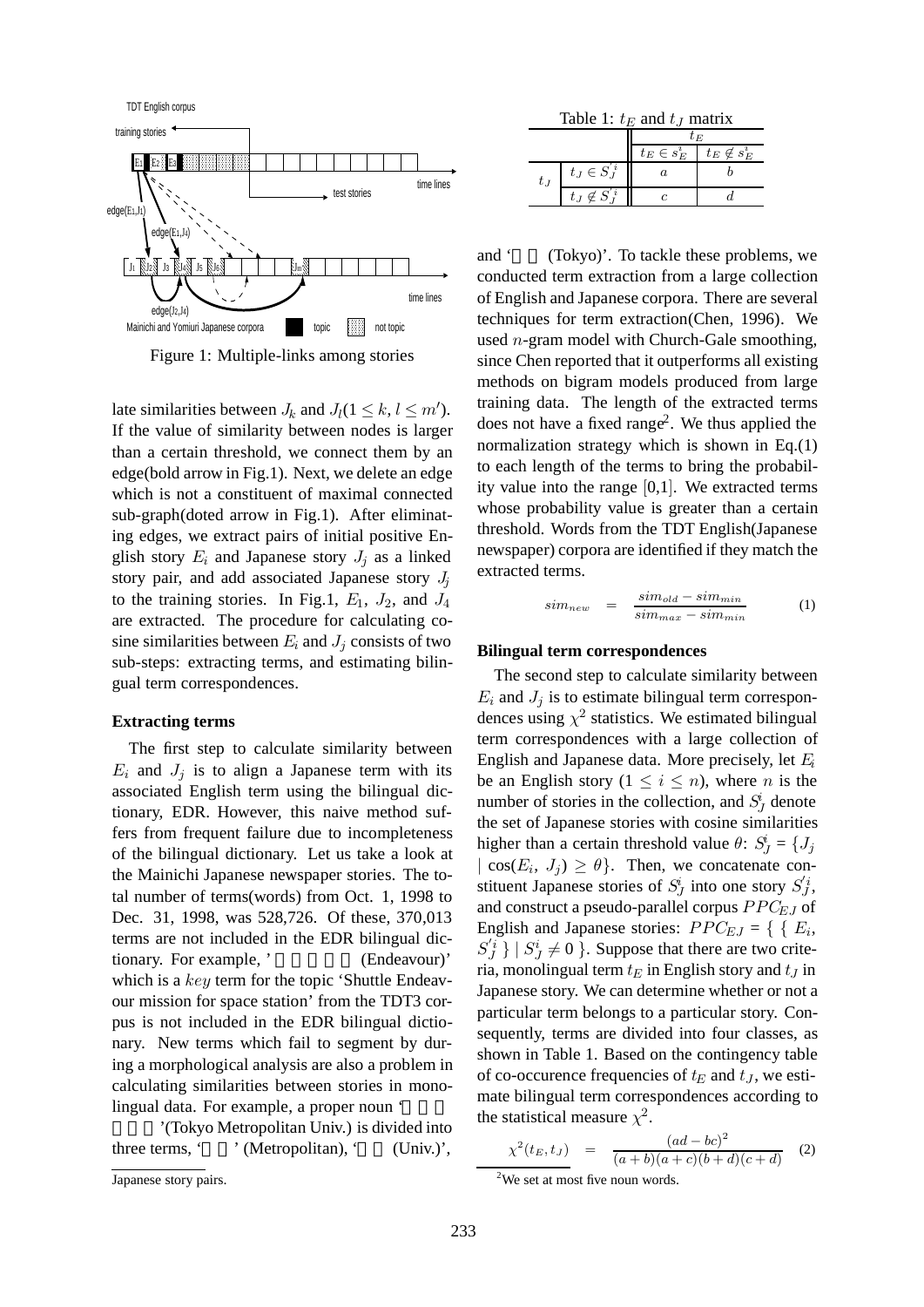We extract term  $t_J$  as a pair of  $t_E$  which satisfies maximum value of  $\chi^2$ , i.e. max<sub>*t<sub>J</sub>*∈*T<sub>J</sub>*  $\chi^2(t_E, t_J)$ ,</sub> where  $T_J = \{t_J | \chi^2(t_E, t_J)\}\.$  For the extracted English and Japanese term pairs, we conducted semiautomatic acquisition, i.e. we manually selected bilingual term pairs, since our source data is not a clean parallel corpus, but an artificially generated noisy pseudo-parallel corpus, it is difficult to compile bilingual terms full-automatically(Dagan, 1997). Finally, we align a Japanese term with its associated English term using the selected bilingual term correspondences, and again calculate cosine similarities between Japanese and English stories.

#### **3.2 Extracting Monolingual Story Pairs**

We noted above that our source data is not a clean parallel corpus. Thus the difference of dates between bilingual stories is one of the key factors to improve the performance of extracting story pairs, i.e. stories closer together in the timeline are more likely to discuss related subjects. We therefore applied a method for extracting bilingual story pairs from stories closer in the timelines. However, this often hampers our basic motivation for using bilingual corpora: bilingual corpora helps to collect more information about the target topic. We therefore extracted monolingual(Japanese) story pairs and added them to the training stories. Extracting Japanese monolingual story pairs is quite simple: Let  $J_j$   $(1 \leq j \leq m')$  be the extracted Japanese story in the procedure, extracting bilingual story pairs. We calculate cosine similarities between J*<sup>j</sup>* and  $J_k$ ( $1 \leq k \leq n$ ). If the value of similarity between them is larger than a certain threshold, we add  $J_k$  to the training stories.

#### **3.3 Clustering Negative Stories**

Our method for classifying negative stories into some clusters is based on Basu et. al.'s method(Basu, 2002) which uses  $k$ -means with the EM algorithm. K-means is a clustering algorithm based on iterative relocation that partitions a dataset into the number of  $k$  clusters, locally minimizing the average squared distance between the data points and the cluster centers(centroids). Suppose we classify  $X = \{x_1, \dots, x_N\}, x_i \in$  $R^d$  into k clusters: one is the cluster which consists of positive stories, and other  $k-1$  clusters consist of negative stories. Here, which clusters does each negative story belong to? The EM is

a method of finding the maximum-likelihood estimate(MLE) of the parameters of an underlying distribution from a set of observed data that has missing value. K-means is essentially an EM on a mixture of  $k$  Gaussians under certain assumptions. In the standard  $k$ -means without any initial supervision, the  $k$ -means are chosen randomly in the initial M-step and the stories are assigned to the nearest means in the subsequent E-step. For positive training stories, the initial labels are kept unchanged throughout the algorithm, whereas the conditional distribution for the negative stories are re-estimated at every E-step. We select the number of  $k$  initial stories: one is the cluster center of positive stories, and other  $k-1$  stories are negative stories which have the top  $k-1$  smallest value between the negative story and the cluster center of positive stories. In Basu et. al's method, the number of  $k$  is given by a user. However, for negative training stories, the number of clusters is not given beforehand. We thus developed an algorithm for estimating  $k$ . It goes into action after each run of  $k$  means<sup>3</sup>, making decisions about which sets of clusters should be chosen in order to better fit the data. The splitting decision is done by computing the Bayesian Information Criterion which is shown in Eq.(3).

$$
BIC(k=l) = \hat{ll}_l(X) - \frac{p_l}{2} \cdot \log N \tag{3}
$$

where  $\hat{ll}_l(X)$  is the log-likelihood of X according to the number of  $k$  is  $l$ ,  $N$  is the total number of training stories, and  $p_l$  is the number of parameters in  $k = l$ . We set  $p_l$  to the sum of k class probabilities,  $\sum_{m=1}^{k} \hat{l}(X_m)$ , the number of  $n \cdot k$  centroid coordinates, and the MLE for the variance,  $\hat{\rho}^2$ . Here, *n* is the number of dimensions.  $\hat{\rho}^2$ , under the identical spherical Gaussian assumption der the identical spherical Gaussian assumption, is:

$$
\hat{\rho}^2 = \frac{1}{N-k} \sum_{i} (x_i - \mu_i)^2 \tag{4}
$$

where  $\mu_i$  denotes *i*-th partition center. The probabilities are:

$$
\hat{P}(x_i) = \frac{R_i}{N} \cdot \frac{1}{\sqrt{2\pi}\hat{\rho}^n} exp(-\frac{1}{2\hat{\rho}^2} || x_i - \mu_i ||^2) (5)
$$

 $R_i$  is the number of stories that have  $\mu_i$  as their closest centroid. The log-likelihood of  $ll(X)$ 

<sup>&</sup>lt;sup>3</sup>We set the maximum number of  $k$  to 100 in the experiment.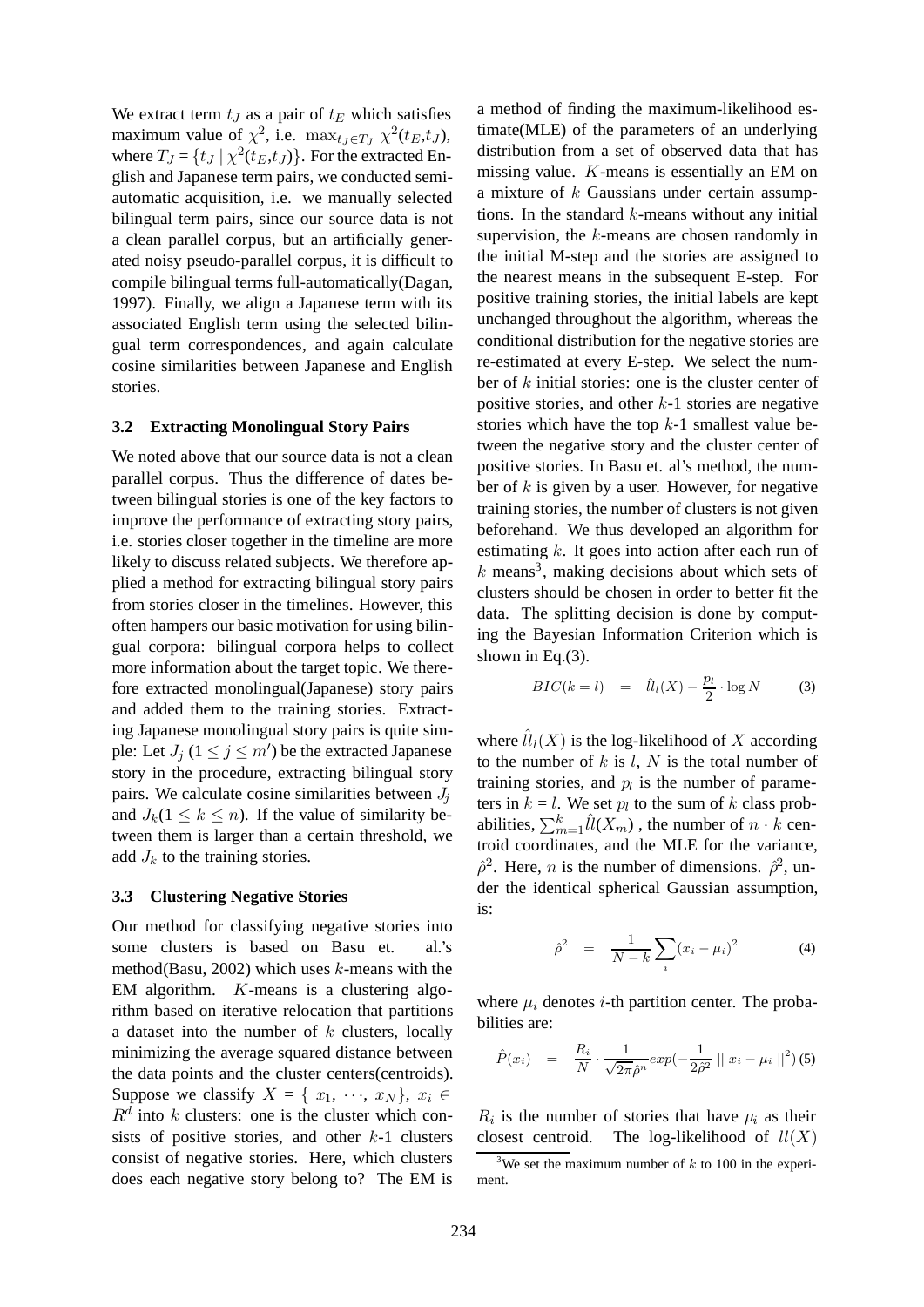

Figure 2: Each cluster and a test story

is  $\log \prod_i P(x_i)$ . It is taken at the maximum-<br>likelihood point(story), and thus focusing just on likelihood point(story), and thus, focusing just on the set  $X_m \subseteq X$  which belongs to the centroid m and plugging in the MLE yields:

$$
\hat{ll}(X_m) = -\frac{R_m}{2}\log(2\pi) - \frac{R_m \cdot n}{2}\log(\hat{\rho}^2) - \frac{R_m - k}{2} + R_m \log R_m - R_m \log N \quad (1 \le m \le k)
$$
 (6)

We choose the number of  $k$  whose value of  $BIC$ is highest.

#### **3.4 Tracking**

Each story is represented as a vector of terms with  $tf$  idf weights in an n dimensional space, where  $n$  is the number of terms in the collection. Whether or not each test story is positive is judged using the distance (measured by cosine similarity) between a vector representation of the test story and each centroid **g** of the clusters. Fig.2 illustrates each cluster and a test story in the tracking procedure. Fig.2 shows that negative training stories are classified into three groups. The centroid **g** for each cluster is calculated as follows:

$$
\mathbf{g} = (g_1, \cdots, g_n) = \left(\frac{1}{p} \sum_{i=1}^p x_{i1}, \cdots, \frac{1}{p} \sum_{i=1}^p x_{in}\right) (7)
$$

where  $x_{ij}$  ( $1 \le j \le n$ ) is the t f · *idf* weighted value of term  $j$  in the story  $\mathbf{x}_i$ . The test story is judged by using these centroids. If the value of cosine similarity between the test story and the centroid with positive stories is smallest among others, the test story is declared to be positive. In Fig.2, the test story is regarded as negative, since the value between them is smallest. This procedure, is repeated until the last test story is judged.

# **4 Experiments**

#### **4.1 Creating Japanese Corpus**

We chose the TDT3 English corpora as our gold standard corpora. TDT3 consists of 34,600 stories with 60 manually identified topics. We then

created Japanese corpora (Mainichi and Yomiuri newspapers) to evaluate the method. We annotated the total number of 66,420 stories from Oct.1, to Dec.31, 1998, against the 60 topics. Each story was labelled according to whether the story discussed the topic or not. Not all the topics were present in the Japanese corpora. We therefore collected 1 topic from the TDT1 and 2 topics from the TDT2, each of which occurred in Japan, and added them in the experiment. TDT1 is collected from the same period of dates as the TDT3, and the first story of 'Kobe Japan Quake' topic starts from Jan. 16th. We annotated 174,384 stories of Japanese corpora from the same period for the topic. Table 2 shows 24 topics which are included in the Japanese corpora. 'TDT' refers to the evaluation data, TDT1, 2, or 3. 'ID' denotes topic number defined by the TDT. 'OnT.'(On-Topic) refers to the number of stories discussing the topic. Bold font stands for the topic which happened in Japan. The evaluation of annotation is made by three humans. The classification is determined to be correct if the majority of three human judges agree.

#### **4.2 Experiments Set Up**

The English data we used for extracting terms is Reuters'96 corpus(806,791 stories) including TDT1 and TDT3 corpora. The Japanese data was 1,874,947 stories from 14 years(from 1991 to 2004) Mainichi newspapers(1,499,936 stories), and 3 years(1994, 1995, and 1998) Yomiuri newspapers(375,011 stories). All Japanese stories were tagged by the morphological analysis Chasen(Matsumoto, 1997). English stories were tagged by a part-of-speech tagger(Schmid, 1995), and stop word removal. We applied  $n$ -gram model with Church-Gale smoothing to noun words, and selected terms whose probabilities are higher than a certain threshold<sup>4</sup>. As a result, we obtained 338,554 Japanese and 130,397 English terms. We used the EDR bilingual dictionary, and translated Japanese terms into English. Some of the words had no translation. For these, we estimated term correspondences. Each story is represented as a vector of terms with  $tf \cdot idf$  weights. We calculated story similarities and extracted story pairs between positive and its associated stories<sup>5</sup>. In

<sup>&</sup>lt;sup>4</sup>The threshold value for both English and Japanese was 0.800. It was empirically determined.

<sup>&</sup>lt;sup>5</sup>The threshold value for bilingual story pair was 0.65, and that for monolingual was 0.48. The difference of dates between bilingual stories was ±4.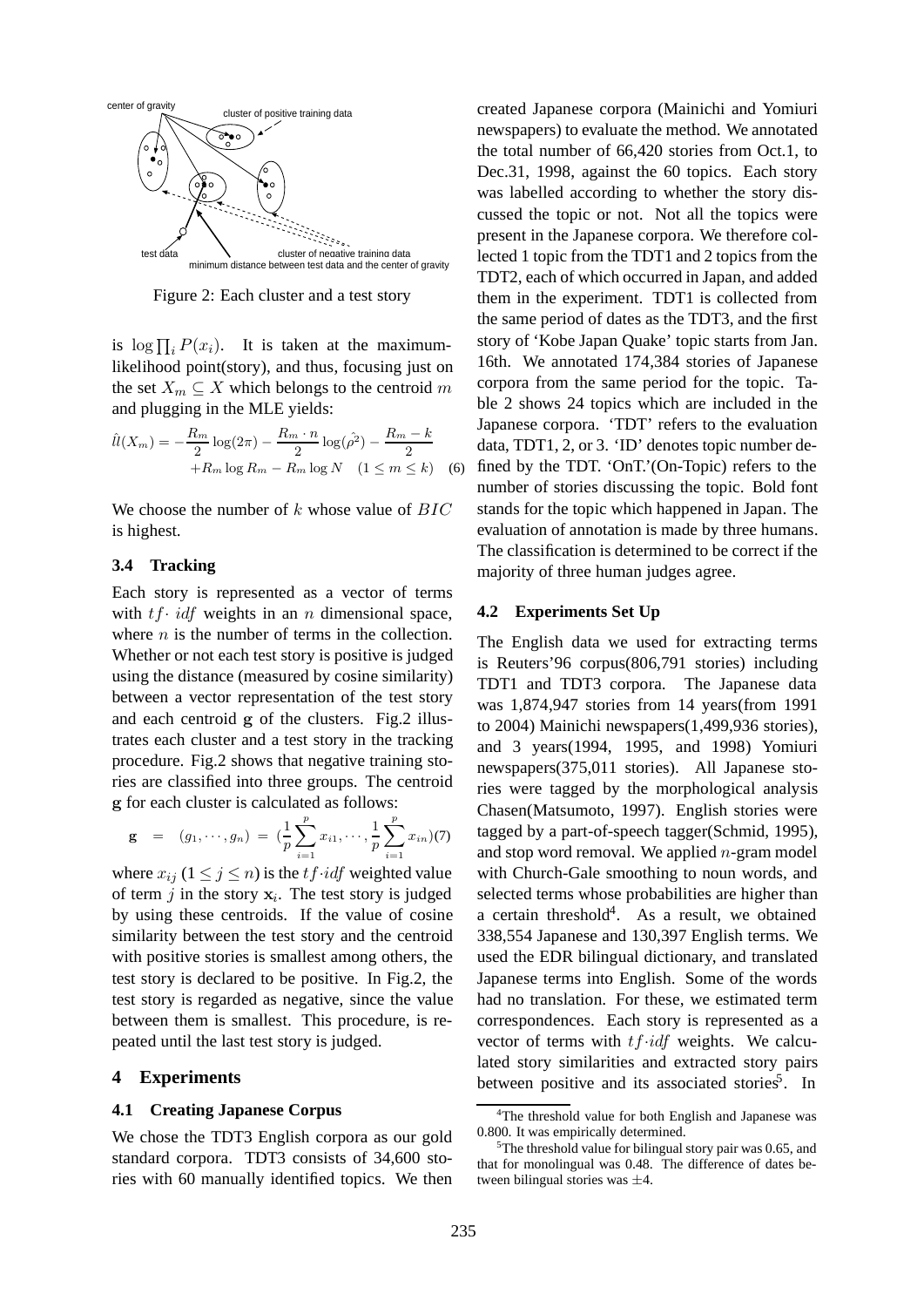Table 2: Topic Name

| TDT            | ID    | Topic name                                  | OnT.  | TDT           | ID    | Topic name                       | OnT. |
|----------------|-------|---------------------------------------------|-------|---------------|-------|----------------------------------|------|
|                | 15    | Kobe Japan quake                            | 9.912 |               |       |                                  |      |
| $\overline{2}$ | 31015 | <b>Japan Apology to Korea</b>               | 28    |               | 31023 | <b>Kyoto Energy Protocol</b>     | 40   |
| 3              | 30001 | Cambodian government coalition              | 48    | 3             | 30003 | Pinochet trial                   | 165  |
|                | 30006 | NBA labor disputes                          | 44    |               | 30014 | Nigerian gas line fire           |      |
|                | 30017 | North Korean food shortages                 | 23    | 3             | 30018 | Tony Blair visits China in Oct.  |      |
|                | 30022 | Chinese dissidents sentenced                | 21    | 3             | 30030 | Taipei Mayoral elections         | 353  |
|                | 30031 | Shuttle Endeavour mission for space station | 17    |               | 30033 | Euro Introduced                  | 152  |
|                | 30034 | Indonesia-East Timor conflict               | 34    | 3             | 30038 | Olympic bribery scandal          | 35   |
|                | 30041 | Jiang's Historic Visit to Japan             | 111   | 3             | 30042 | PanAm lockerbie bombing trial    | 13   |
|                | 30047 | Space station module Zarya launched         | 30    | 3             | 30048 | <b>IMF</b> bailout of Brazil     | 28   |
|                | 30049 | North Korean nuclear facility?              | 111   | 3             | 30050 | U.S. Mid-term elections          | 123  |
|                | 30053 | Clinton's Gaza trip                         | 74    | $\mathcal{L}$ | 30055 | D'Alema's new Italian government | 37   |
|                | 30057 | India train derailment                      | 12    |               |       |                                  |      |

the tracking, we used the extracted terms together with all verbs, adjectives, and numbers, and represented each story as a vector of these with  $tf \cdot idf$ weights.

We set the evaluation measures used in the TDT benchmark evaluations. 'Miss' denotes Miss rate, which is the ratio of the stories that were judged as YES but were not evaluated as such for the run in question. 'F/A' shows false alarm rate, which is the ratio of the stories judged as NO but were evaluated as YES. The DET curve plots misses and false alarms, and better performance is indicated by curves more to the lower left of the graph. The detection cost function( $C_{Det}$ ) is defined by Eq.(8).

$$
C_{Det} = (C_{Miss} * P_{Miss} * P_{Target} +
$$
  
\n
$$
C_{Fa} * P_{Fa} * (1 - P_{Target})
$$
  
\n
$$
P_{Miss} = #Misses / #Targets
$$
  
\n
$$
P_{Fa} = #FalseAlarms / #NonTargets
$$
 (8)

 $C_{Miss}, C_{Fa}$ , and  $P_{Target}$  are the costs of a missed detection, false alarm, and priori probability of finding a target, respectively.  $C_{Miss}$ ,  $C_{Fa}$ , and  $P_{Target}$  are usually set to 10, 1, and 0.02, respectively. The normalized cost function is defined by Eq.(9), and lower cost scores indicate better performance.

$$
(C_{Det})_{Norm} = C_{Det}/MIN(C_{Miss} * P_{Target}, C_{Fa} \times (1 - P_{Target})) \qquad (9)
$$

### **4.3 Basic Results**

Table 3 summaries the tracking results. MIN denotes  $MIN(C_{Det})_{Norm}$  which is the value of  $(C_{Det})_{Norm}$  at the best possible threshold. N<sub>t</sub> is the number of initial positive training stories. We recall that we used subset of the topics defined by the TDT. We thus implemented Allan's method(Allan et. al, 1998) which is similar to our method, and compared the results. It is based



Figure 3: Tracking result(23 topics)

on a tracking query which is created from the top 10 most commonly occurring features in the N*<sup>t</sup>* stories, with weight equal to the number of times the term occurred in those stories multiplied by its incremental idf value. They used a shallow tagger and selected all nouns, verbs, adjectives, and numbers. We added the extracted terms to these part-of-speech words to make their results comparable with the results by our method. 'Baseline' in Table 3 shows the best result with their method among varying threshold values of similarity between queries and test stories. We can see that the performance of our method was competitive to the baseline at every N*<sup>t</sup>* value.

Fig.3 shows DET curves by both our method and Allan's method(baseline) for 23 topics from the TDT2 and 3. Fig.4 illustrates the results for 3 topics from TDT2 and 3 which occurred in Japan. To make some comparison possible, only the  $N_t =$ 4 is given for each. Both Figs. show that we have an advantage using bilingual comparable corpora.

### **4.4 The Effect of Story Pairs**

The contribution of the extracted story pairs, especially the use of two types of story pairs, bilingual and monolingual, is best explained by looking at the two results: (i) the tracking results with two types of story pairs, with only English and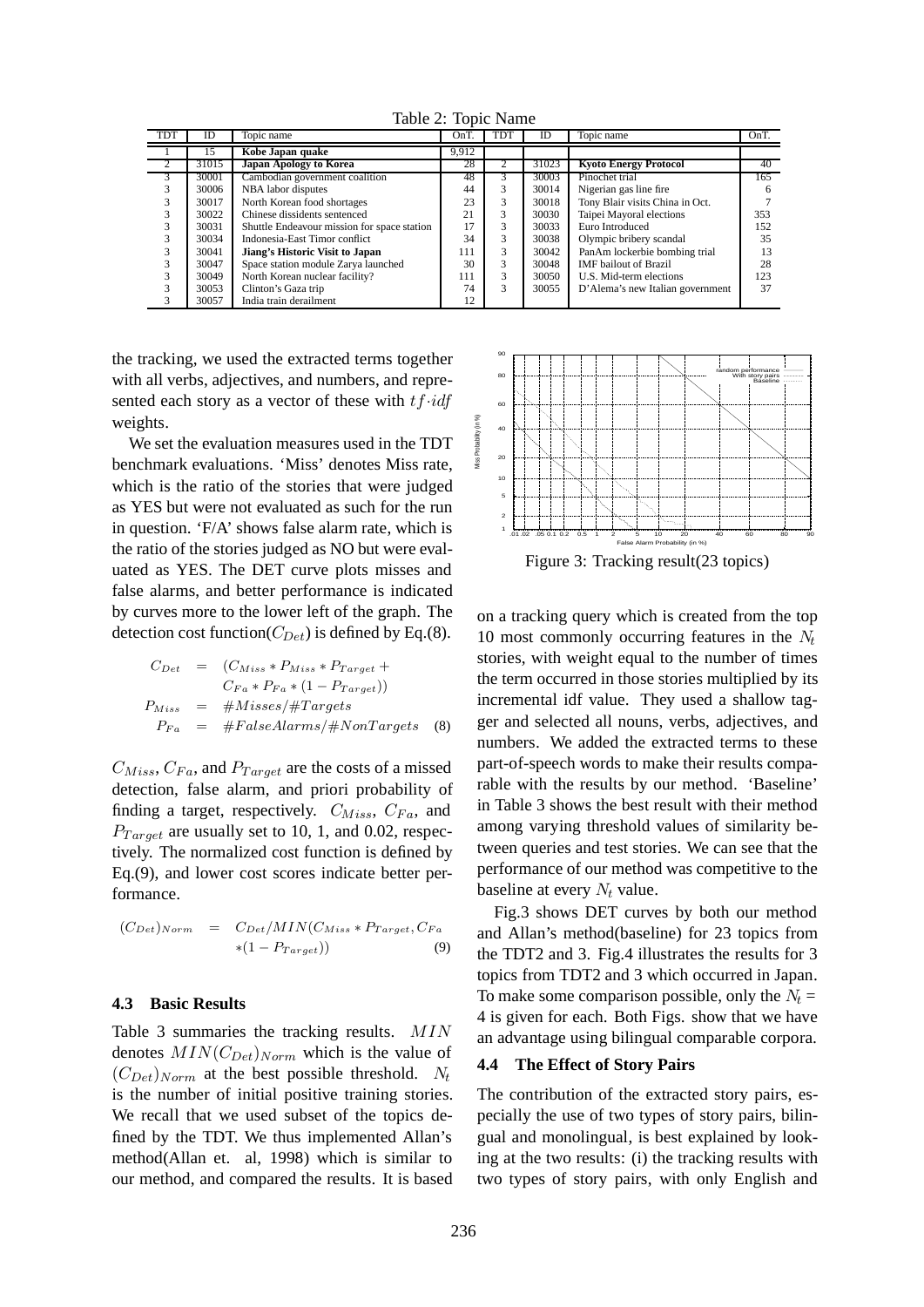|                         | Tavių s. Dasių Iusuits |      |        |           |                                |      |       |      |         |        |           |     |      |
|-------------------------|------------------------|------|--------|-----------|--------------------------------|------|-------|------|---------|--------|-----------|-----|------|
| TDT1 (Kobe Japan Quake) |                        |      |        |           |                                |      |       |      |         |        |           |     |      |
| <b>Baseline</b>         |                        |      |        |           | Bilingual corpora & clustering |      |       |      |         |        |           |     |      |
| $N_t$                   | <b>Miss</b>            | F/A  | Recall | Precision | F                              | MIN  | $N_t$ | Miss | F/A     | Recall | Precision | F   | MIN  |
|                         | 27%                    | .15% | 73%    | 67%       | .70                            | .055 |       | 10%  | .42%    | 90%    | 74%       | .81 | .023 |
| ◠                       | 20%                    | .12% | 80%    | 73%       | .76                            | .042 | ↑     | 6%   | .27%    | 93%    | 76%       | .83 | .013 |
| 4                       | 9%                     | .09% | 91%    | 80%       | .85                            | .039 | 4     | 5%   | $.18\%$ | 96%    | 81%       | .88 | .012 |
|                         |                        |      |        |           |                                |      |       |      |         |        |           |     |      |
|                         | TDT2 & TDT3(23 topics) |      |        |           |                                |      |       |      |         |        |           |     |      |
| <b>Baseline</b>         |                        |      |        |           | Bilingual corpora & clustering |      |       |      |         |        |           |     |      |
| $N_t$                   | <b>Miss</b>            | F/A  | Recall | Precision | F                              | MIN  | $N_t$ | Miss | F/A     | Recall | Precision | F   | MIN  |
|                         | 41%                    | .17% | 59%    | 60%       | .60                            | .089 |       | 29%  | .25%    | 71%    | 54%       | .61 | .059 |
| $\overline{2}$          | 40%                    | .16% | 60%    | 62%       | .61                            | .072 |       | 27%  | .25%    | 73%    | 55%       | .63 | .054 |
| 4                       | 29%                    | 12%  | 71%    | 72%       | .71                            | .057 | 4     | 20%  | 13%     | 80%    | 73%       | .76 | .041 |

Table 3: Basic results



Figure 4: 3 topics concerning to Japan



Japanese stories in question, and without story pairs, and (ii) the results of story pairs by varying values of N*t*. Fig.5 illustrates DET curves for 23 topics,  $N_t$ =4.

As can be clearly seen from Fig.5, the result with story pairs improves the overall performance, especially the result with two types of story pairs was better than that with only English

Table 4: Performance of story pairs(24 topics)

|                 |      |       | Two types of story pairs | J-E story pairs |       |      |  |  |
|-----------------|------|-------|--------------------------|-----------------|-------|------|--|--|
| $N_{\rm \star}$ | Rec. | Prec. |                          | Rec.            | Prec. |      |  |  |
|                 | 30%  | 82%   | .439                     | 28%             | 80%   | .415 |  |  |
|                 | 36%  | 85%   | .506                     | 33%             | 82%   | .471 |  |  |
|                 | 45%  | 88%   | .595                     | 42%             | 79%   | .548 |  |  |

and Japanese stories in question. Table 4 shows the performance of story pairs which consist of positive and its associated story. Each result denotes micro-averaged scores. 'Rec.' is the ratio of correct story pair assignments by the system divided by the total number of correct assignments. 'Prec.' is the ratio of correct story pair assignments by the system divided by the total number of system's assignments. Table 4 shows that the system with two types of story pairs correctly extracted stories related to the target topic even for a small number of positive training stories, since the ratio of Prec. in  $N_t = 1$  is 0.82. However, each recall value in Table 4 is low. One solution is to use an incremental approach, i.e. by repeating story pairs extraction, new story pairs that are not extracted previously may be extracted. This is a rich space for further exploration.

The effect of story pairs for the tracking task also depends on the performance of bilingual term correspondences. We obtained 1,823 English and Japanese term pairs in all when a period of days was  $\pm 4$ . Fig.6 illustrates the result using different period of days( $\pm 1$  to  $\pm 10$ ). For example, ' $\pm 1$ ' shows that the difference of dates between English and Japanese story pairs is less than  $\pm 1$ . Y-axis shows the precision which is the ratio of correct term pairs by the system divided by the total number of system's assignments. Fig.6 shows that the difference of dates between bilingual story pairs, affects the overall performance.

## **4.5 The Effect of** k**-means with EM**

The contribution of  $k$ -means with EM for classifying negative stories is explained by looking at the result without classifying negative stories. We calculated the centroid using all negative training stories, and a test story is judged to be negative or